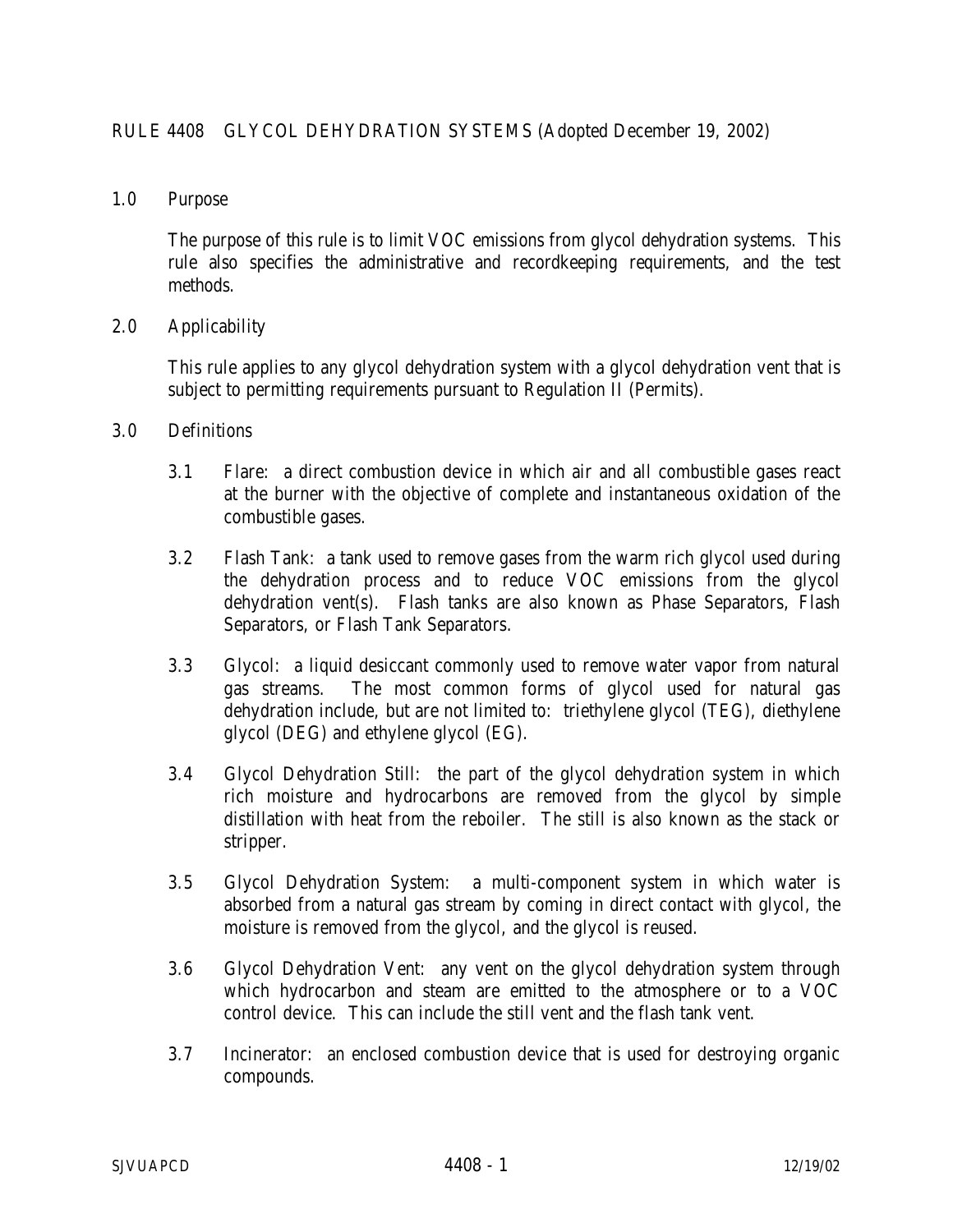- 3.8 Leak:
	- 3.8.1 At a Crude Oil and/or Gas Production facility, a leak is the following:
		- 3.8.1.1 The dripping at a rate of more than three (3) drops per minute of liquid containing VOCs; or
		- 3.8.1.2 A reading as methane in excess of 20,000 ppm above background when measured at a distance of one (1) centimeter from the potential source in accordance with the test method in Section 6.3.2.
	- 3.8.2 At a Natural Gas Processing facility, a leak is the following:
		- 3.8.2.1 The dripping at a rate of more than three (3) drops per minute of liquid containing VOCs; or
		- 3.8.2.2 A reading as methane in excess of 10,000 ppm above background when measured at a distance of one (1) centimeter from the potential source in accordance with the test method in Section 6.3.2.
- 3.9 Reboiler: a burner that supplies heat to remove the water vapor and hydrocarbons from the rich glycol in the still by simple distillation. Reboilers are also known as regenerators.
- 3.10 Smokeless: any emission that meets the requirements of Rule 4101 (Visible Emissions).
- 3.11 Vapor Recovery System: A vapor gathering system, which may include a condenser, separator, or tank, capable of collecting the hydrocarbon vapors and gases discharged and a vapor disposal system capable of processing such hydrocarbon vapors and gases so as to prevent their emission into the atmosphere.
- 3.12 VOC: as defined in Rule 1020 (Definitions).
- 4.0 Exemptions

Except for complying with Section 6.1.3, the requirements of this rule shall not apply to any glycol dehydration system that:

4.1 is permitted to operate less than 200 hours per year, as verified and recorded by a continuous measurement of an operating parameter of the unit or by the cumulative measurement of the operating hours of the unit, or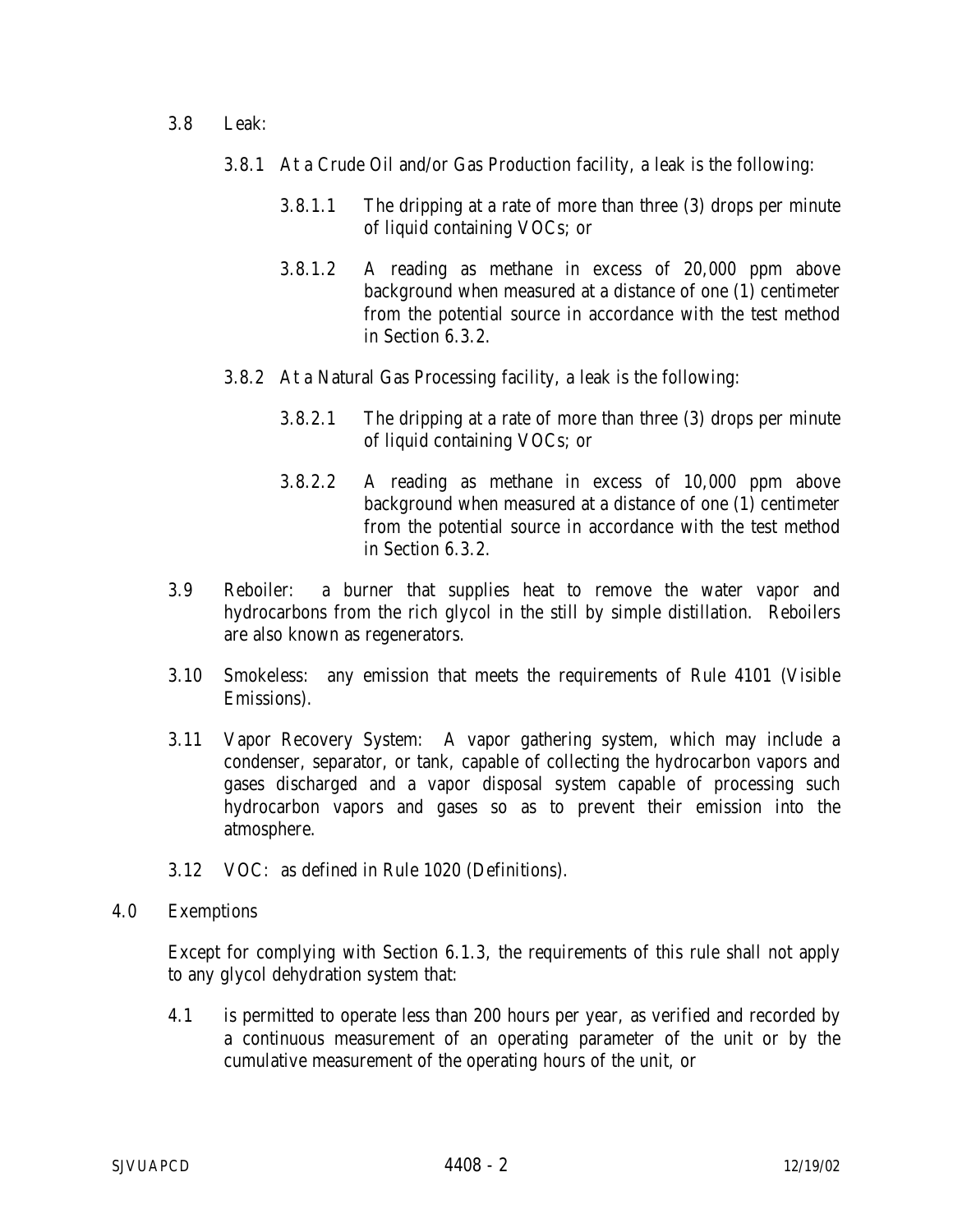- 4.2 is permitted to dehydrate less than 5 million standard cubic feet (MMSCF) of gas per year as verified and recorded by the cumulative measurement of gas dehydrated annually.
- 5.0 Requirements
	- 5.1 No person shall operate a glycol dehydration system unless the VOC emissions from the glycol dehydration vents are controlled using one of the following:
		- 5.1.1 A system that directs all vapors to a vapor recovery system, a fuel gas system or a sales gas system, or
		- 5.1.2 A system in which VOC emissions are combusted by a flare, incinerator, reboiler, or thermal oxidizer. This system shall have all of the following features, as a minimum:
			- 5.1.2.1 Operate continually in a smokeless mode,
			- 5.1.2.2 Electronically controlled ignition system with a malfunction alarm system if the pilot flame fails,
			- 5.1.2.3 Liquid knock-out system to condense any condensable vapors, and
			- 5.1.2.4 Sight glass ports, if the flame is not visible.
		- 5.1.3 Any other emission control system that controls glycol dehydration vent VOC emissions by at least 95 percent, averaged over 1 hour, or that controls glycol dehydration vent VOC emissions to a level no higher than 1.7 pounds of VOC per million dry standard cubic feet of gas dehydrated, averaged over 24 hours.
			- 5.1.3.1 The control efficiency shall be determined by comparing the measurements of VOC emissions from the uncontrolled glycol dehydration vent with measurements of VOC emissions from the emission control system. For both measurements, the glycol dehydration system shall operate under similar conditions for the following parameters: glycol flowrate, reboiler temperature, gas flowrate, and gas moisture removal efficiency.
			- 5.1.3.2 Systems subject to this requirement shall test, according to the methods listed in 6.2, 6.3.1, and 6.4, for compliance upon installation and not less than once every 24 months thereafter.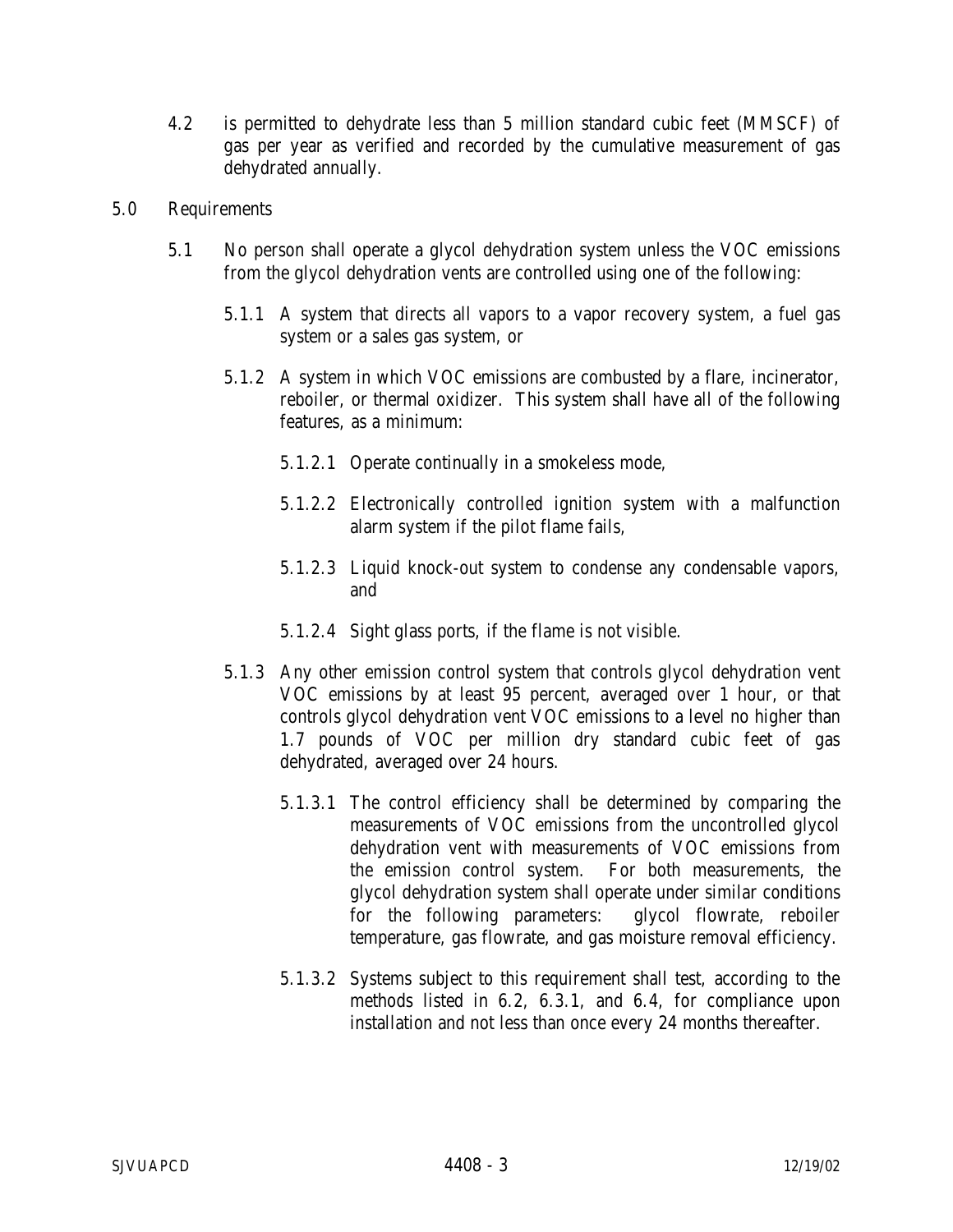- 5.2 The condensed hydrocarbon liquid stream from the glycol dehydration vent shall be stored and handled in a manner that will not cause or allow evaporation of VOC to the atmosphere.
- 5.3 All control systems shall be maintained in a leak-free condition. A leak-free condition shall be determined by utilizing the test method in Section 6.3.2.
- 6.0 Administrative Requirements
	- 6.1 Recordkeeping
		- 6.1.1 The operator of any glycol dehydration system subject to this rule shall maintain monthly records of the amount of gas dehydrated (MMSCF).
		- 6.1.2 The operator of any glycol dehydration system subject to this rule shall retain the following information to assist with rule compliance:
			- 6.1.2.1 Facility name, APCD permit number,
			- 6.1.2.2 Location, size of glycol dehydrator reboiler (MMBTU/hr), and type of glycol used,
			- 6.1.2.3 Description of any installed VOC control system,
			- 6.1.2.4 Flow diagram of dehydrator and any VOC controls,
			- 6.1.2.5 Maintenance records of the VOC control system,
			- 6.1.2.6 Reports of source tests as required by Sections 5.1.3, and
			- 6.1.2.7 All records necessary to document the inputs to and outputs of GRI-GLYCalc™ software. if used.
		- 6.1.3 Owners and operators of glycol dehydration systems operating under an exemption in Section 4.0, shall maintain:
			- 6.1.3.1 hours of operation per month for the glycol dehydration system operating under the exemption in Section 4.1, or
			- 6.1.3.2 records of total gas dehydrated annually (MMSCF) operating under the exemption in Section 4.2.
		- 6.1.4 The records listed in Sections 6.1.1, 6.1.2, and 6.1.3 shall be retained on the premises for a period of not less than five years and made available to any District representative upon request.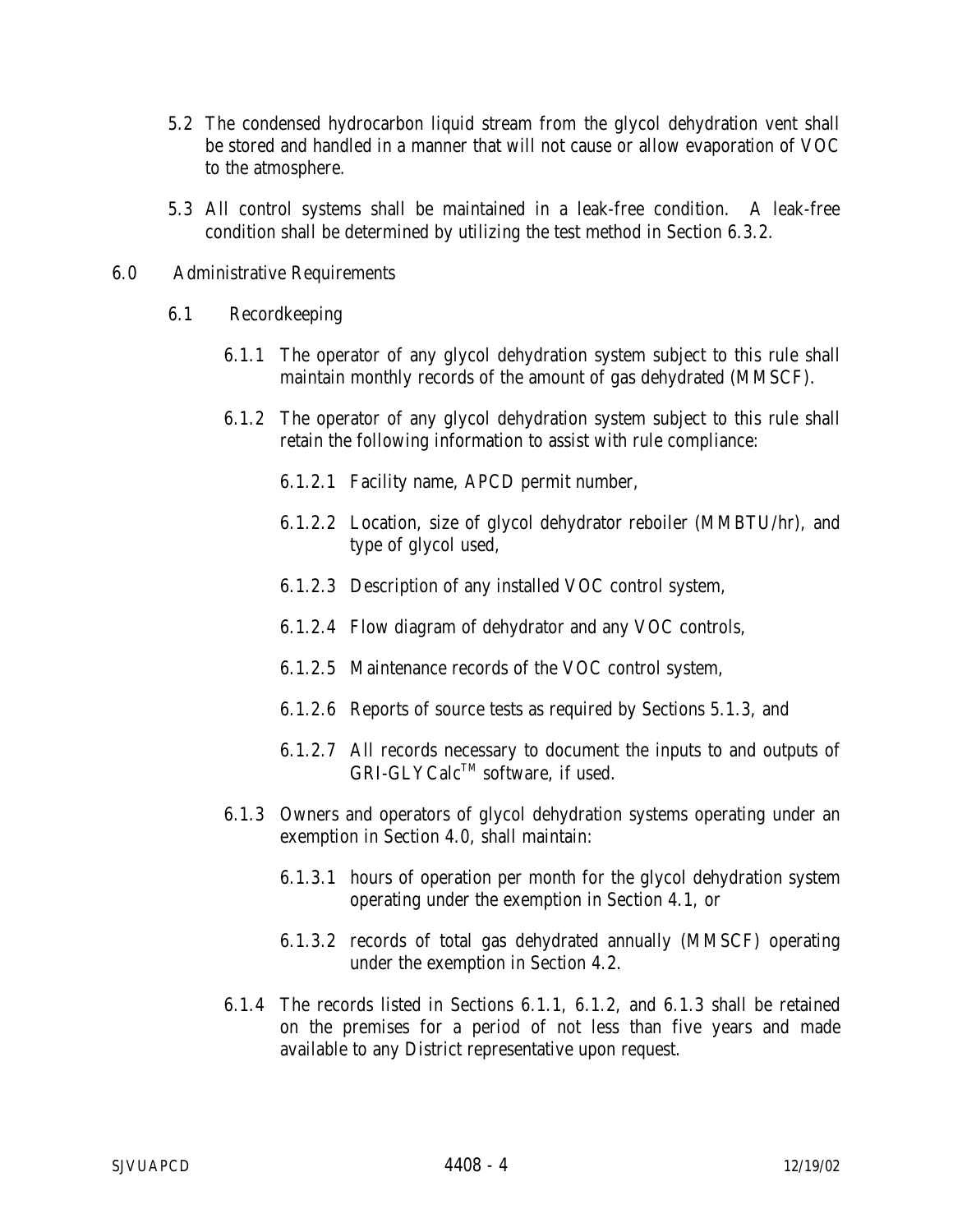6.2 Glycol Dehydration Vent Testing

VOC emissions from glycol dehydration vents shall be determined using the Glycol Material Balance Method described in Section 6.2.1, or tested according to the methods listed in Section 6.2.2.

- 6.2.1 Glycol Material Balance Method
	- 6.2.1.1 This method may be used only if a flash tank is operating upstream of the glycol dehydration vent.
	- 6.2.1.2 This method is based on a material balance calculation, and glycol shall not be considered to be a VOC. The glycol circulation rate shall be based on the rated pump output and/or flow rate measurements.
	- 6.2.1.3 Samples shall be collected at process pressures using evacuated stainless steel cylinders connected to bypass loops on the rich and lean glycol lines. The glycol shall be circulated through the cylinders for a minimum of 5 minutes. The liquid and gas phases of the glycol samples shall be analyzed separately, and the volumes of the liquid and gas present in the cylinders shall be measured using the following air displacement apparatus:
		- 6.2.1.3.1 Place sample cylinder in a vertical configuration with bottom connected to the glycol drain.
		- 6.2.1.3.2 The top of the cylinder is connected to a three-way valve with one exit leading to a tedlar bag for gas collection and the other leading to a 1 liter graduated burette (initially filled with distilled water) followed by a 2 liter separatory funnel.
	- 6.2.1.4 Gas-phase samples shall be analyzed for VOC using gas chromatography (GC) according to ASTM E260. Gas samples shall be injected directly in the gas chromatograph followed by a photo-ionization detector (PID) or flame ionization detector (FID) analyzer.
	- 6.2.1.5 For the liquid samples, EPA Test Methods SW-846 shall be followed for sample preparation. Analysis of the sample for VOC content (Total Petroleum Hydrocarbons) shall be determined by EPA Method 8260. All C6 through C9 compounds shall be quantified and should include: alkylpentanes, cyclopentanes, alkyl hexanes, cyclohexane, toluene, alkyl benzenes, and xylene.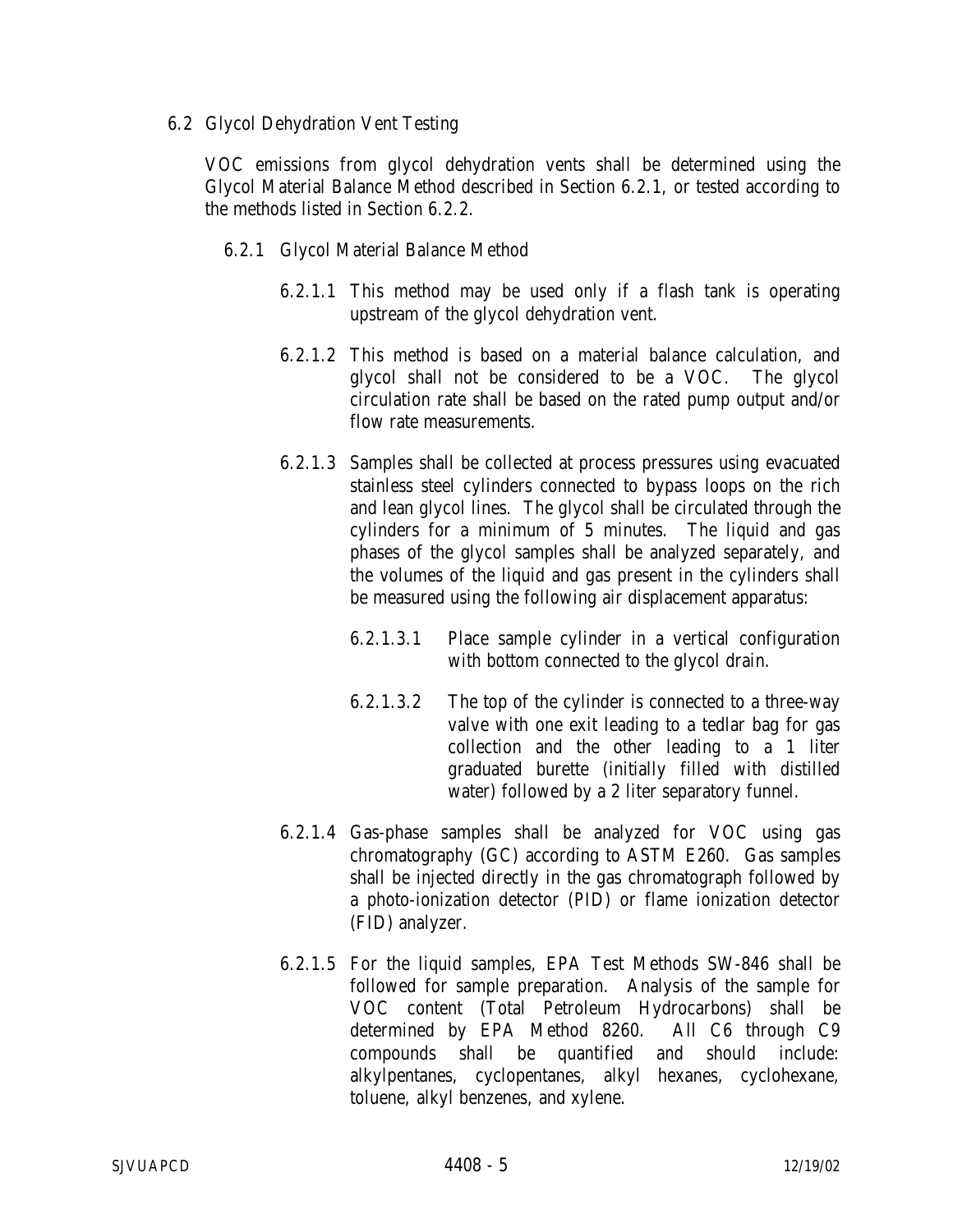## 6.2.2 Vent Emission Testing

VOC emissions from glycol dehydration vents shall be determined according to a test protocol, which shall be submitted to the District and approved in writing by the APCO prior to testing. Such protocols shall be suitable to the specific unit to be tested and shall provide for:

- 6.2.2.1 The difficulties of determining VOC in the presence of high steam concentrations,
- 6.2.2.2 Either total capture of condensible and noncondensible exhaust or isokinetic sampling of a representative portion thereof, if the glycol dehydration unit processes 15 MMSCFD or more natural gas, on a dry basis,
- 6.2.2.3 Condensation of steam and retention of condensate and a representative portion of non-condensible gas analysis,
- 6.2.2.4 Determination of VOC concentration in non-condensible gas by EPA Method 25, 25A, 25B, or 18,
- 6.2.2.5 Determination of VOC in condensate by EPA Method 8260 (Total Petroleum Hydrocarbons),
- 6.2.2.6 Isokinetic sampling and separation of condensible gases which conforms to EPA Method 5, and
- 6.2.2.7 Exhaust flow rate measurements which conform to EPA Method 2 or 2A.
- 6.3 Emission Control System Testing
	- 6.3.1 The VOC emissions from the emissions control system in Section 5.1.3 shall be determined as follows:
		- 6.3.1.1 Measurement of VOC vapor concentration shall be determined by EPA Method 25, 25A, 25B, or 18, and
		- 6.3.1.2 Measurement of vapor flow through pipes shall be determined by EPA Methods 2 or 2A.
	- 6.3.2 A leak-free condition shall be determined by measuring the gas leak in accordance with the procedures in EPA Method 21.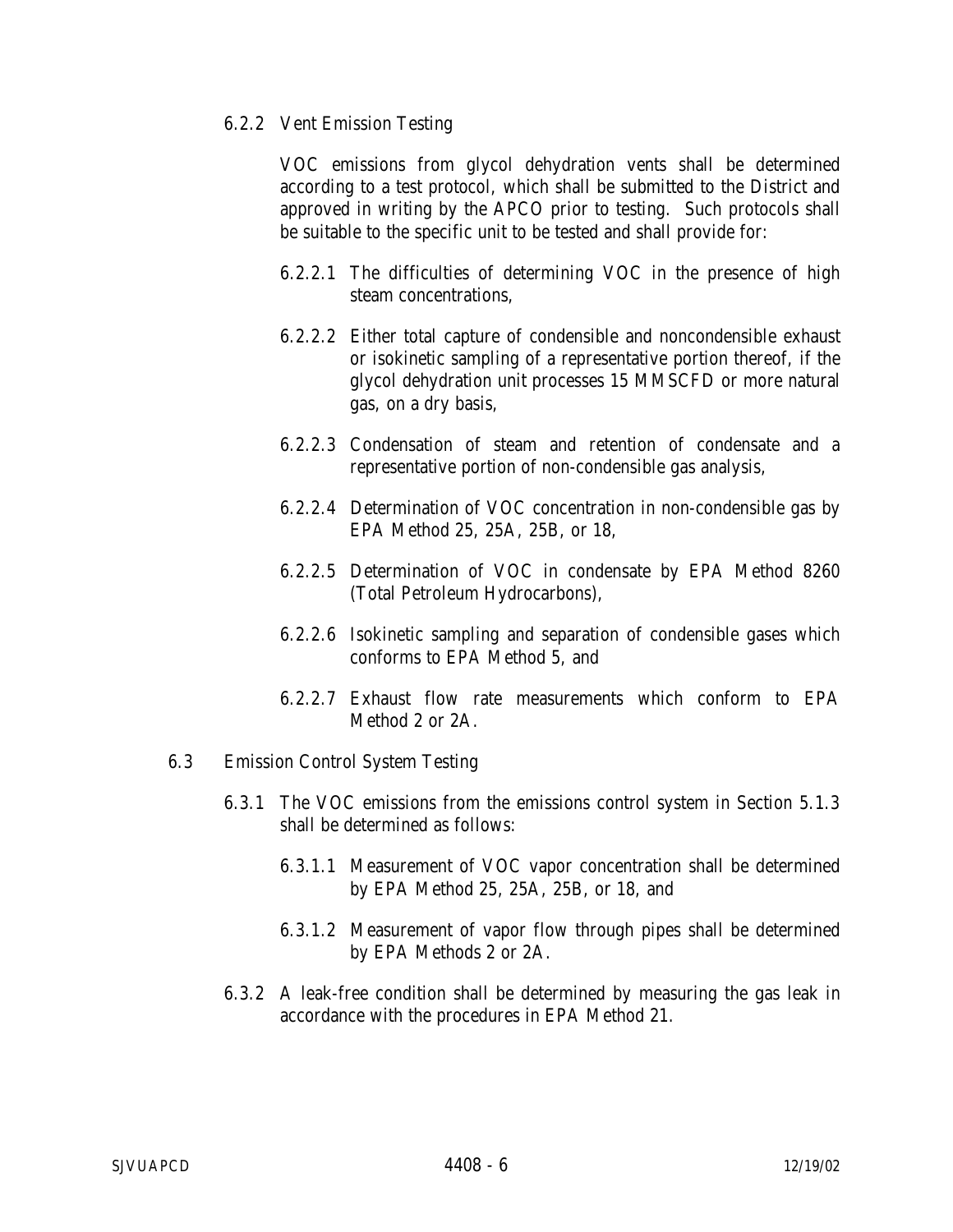- 6.4 Utilization of the Gas Research Institute's  $GLYCalc^{TM}$  software
	- 6.4.1 The GRI-GLYCalc<sup>TM</sup> software, version 3.0 or higher, may be used to determine flow rates in lieu of methods listed in Section 6.2.2.6, 6.2.2.7, and 6.3.1.2.
	- 6.4.2 APCO and EPA approval must be gained prior to the use of the GRI- $GLYCalc^{TM}$  software.
- 6.5 All ASTM test methods referenced in this Section are the most recently EPAapproved version that appears in the Code of Federal Regulations as Materials Approved for Incorporation by Reference.
- 7.0 Compliance Schedule

All owner/operators shall comply with the applicable provisions of this rule by December 31, 2003.